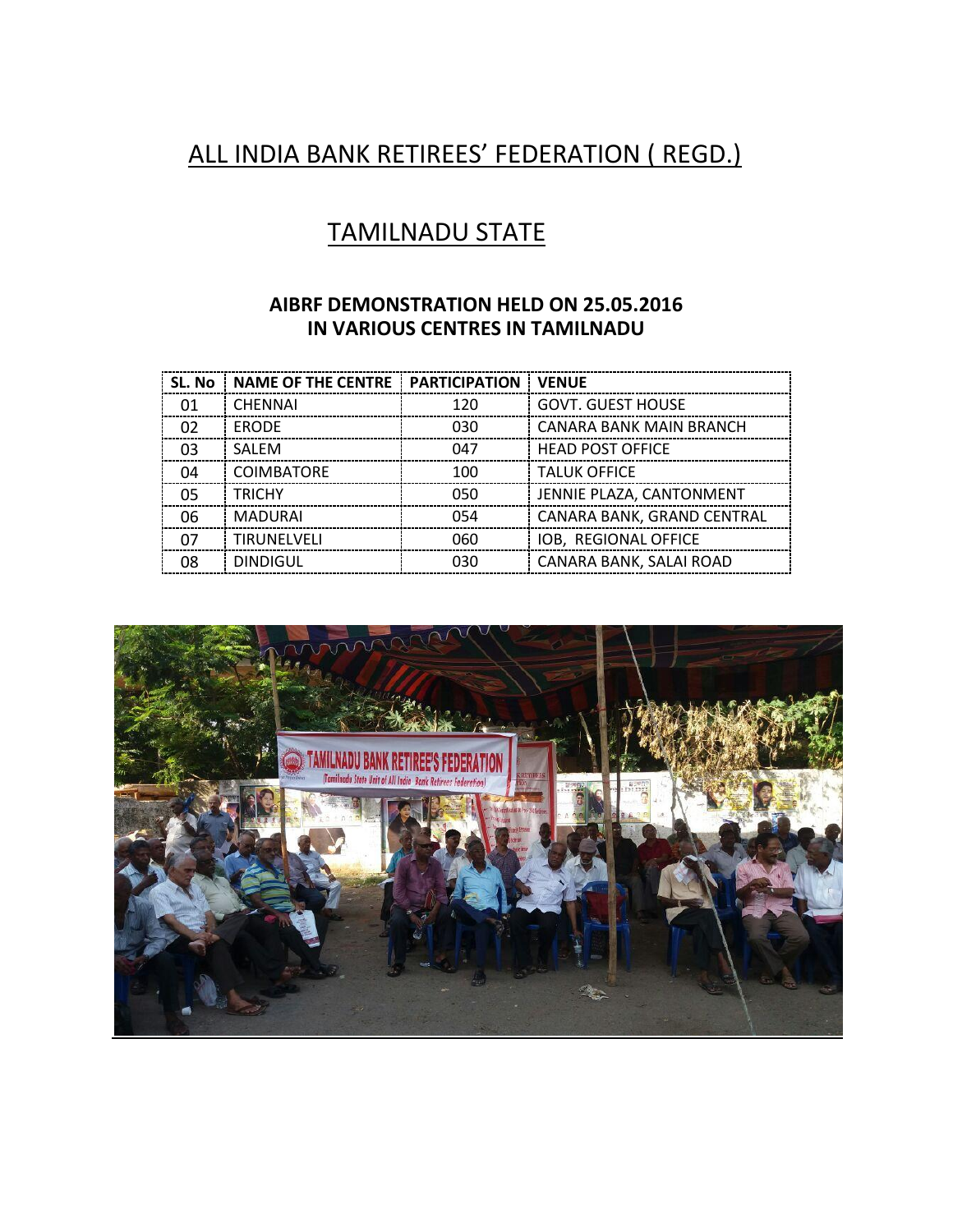# ALL INDIA BANK RETIREES' FEDERATION ( REGD.)

### DEMAND DAY IN NORTH EAST STATES

#### Demand day in Gauhati

We have observed the demand day on 25.5.2016 i n Guwahati where over 150 retirees under the banner N.E.Region Bank Retirees Federation,(AIBRF state unit) assembled .Few photographs attached herewith.

We have also met Shri Ripun Bora,MP from Assam and handed over the Memorandum by Gen.Secy,President and other office bearers of NERBRF requesting him to forward it to PM/FM with recommendation and raise the matter in coming session of Parliament.

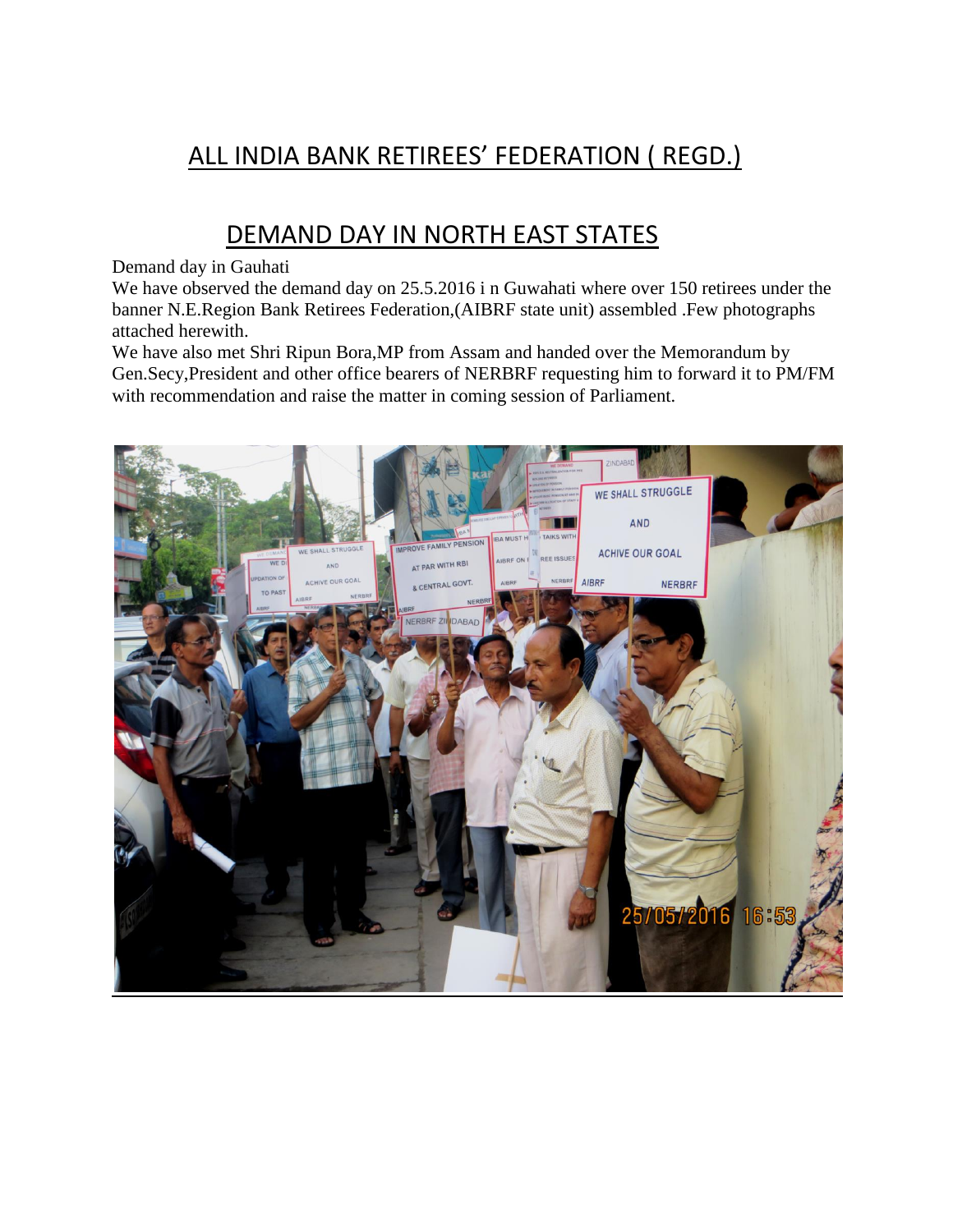#### ALL INDIA BANK RETIREES' FEDERATION ( REGD.)

#### DEMAND DAY IN WEST BENGAL

**In keeping with the programme released by AIBRF we observed ALL INDIA DEMAND DAY in BBD Bag, the business hub of Kolkata, on 25th. inst in a befitting manner.**

**We had to organise the programme in less than 48 hours' time as you are aware that West Bengal was under the control of Election Commission till 21st May because of Assembly Elections resulting in no permission from them for holding any programme on the street beyond 21st. 22nd was Sunday. On 23rd we got necessary permission from the Police authority in the evening. As such we made hectic arrangement throughout 24th collectively to hold our Rally on the day as scheduled. It was a mammoth gathering of our member retirees defying age and inclement weather. Around 700 persons assembled enthusiastically including one 88 year-aged.The rally was a lively one, addressed by Jayanta Ray, Tapan Moitra, Ashis Sen, Anindya Bose, Sushil Roy, Apurba Mondol.and Kalyan Sengupta. The meeting was conducted jointly by Sambhu Das and Amal Ghose.**

**Photographs were posted to you already.**

**We are on the job to implement other programmes also, as given by you. With greetings,**